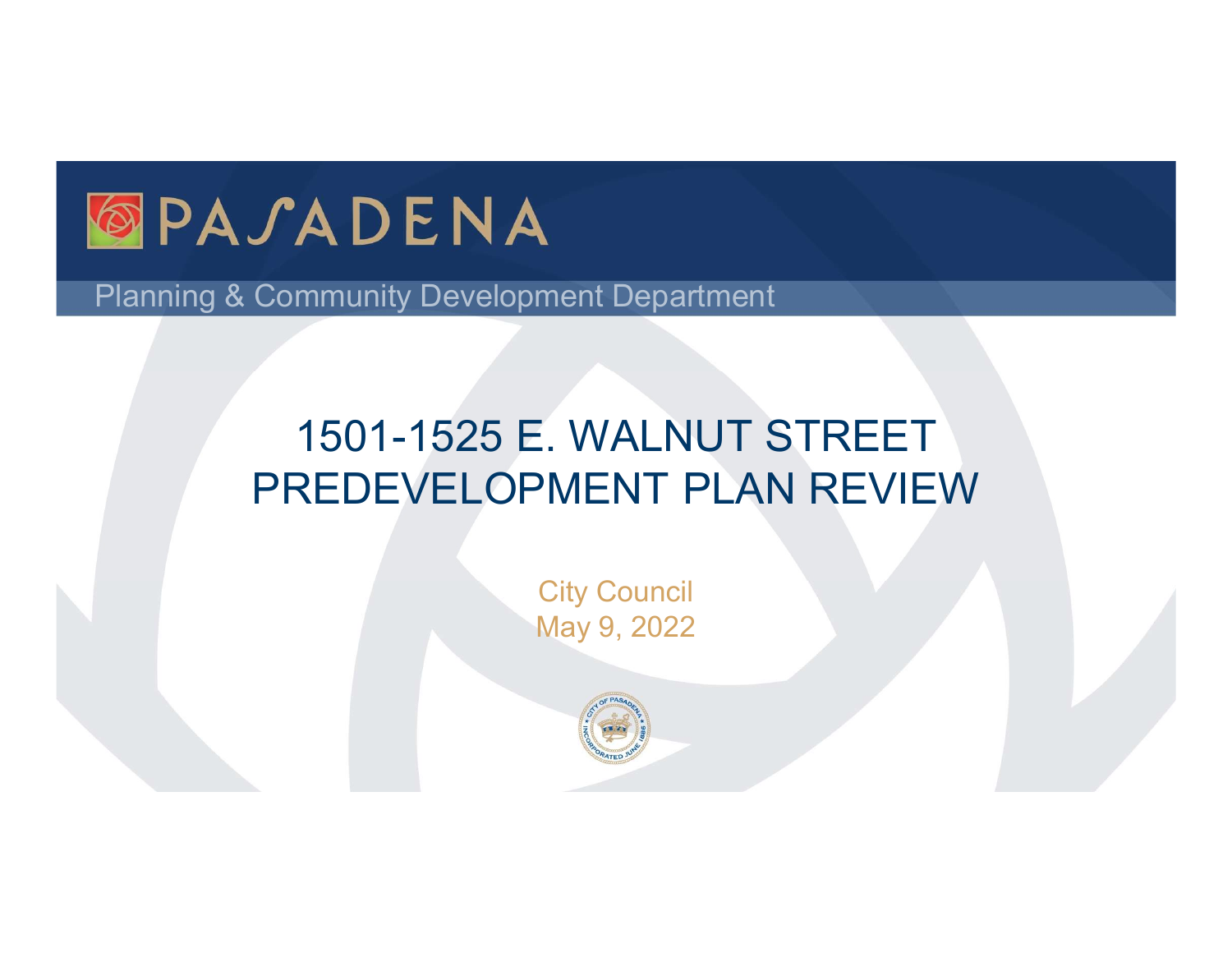# *<b>B* Predevelopment Plan Review (PPR) **• Predevelopment Plan Review (PPR)**<br>Planning & Community Development Department<br>• Projects of Communitywide Significance<br>• Informational Only – No Action Required

Planning & Community Development Department

- Purpose of PPR
- Projects of Communitywide Significance
-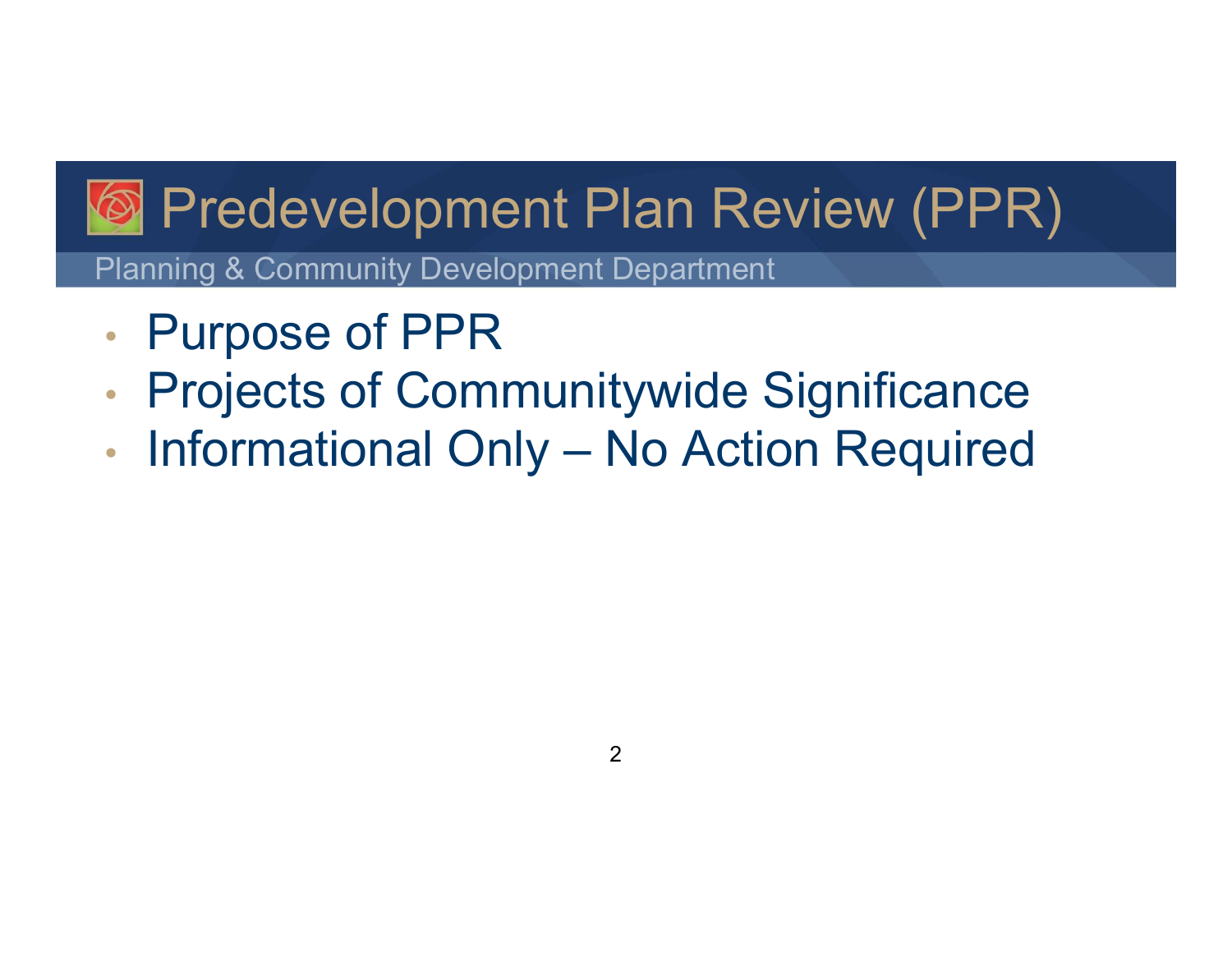

Planning & Community Development Department

- Proposed Project:
	- > Four-story Single-Room Occupancy project
		- 81 units
			- » 80 Single-Room Occupancy (30 at affordable levels)
			- » One resident manager unit
		- 45 feet tall
		- 60 surface parking spaces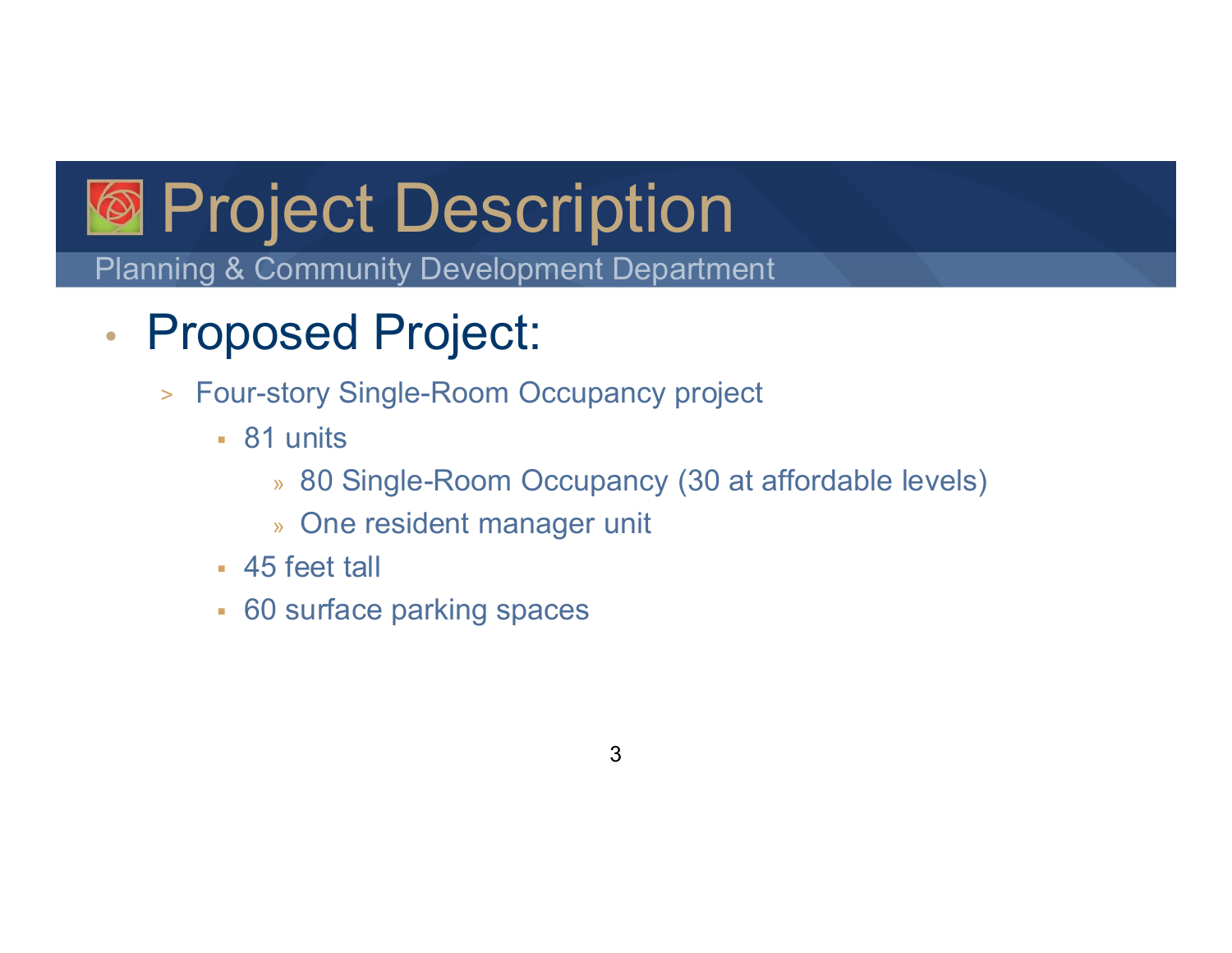# **Re** Project Location

#### Planning & Community Development Department

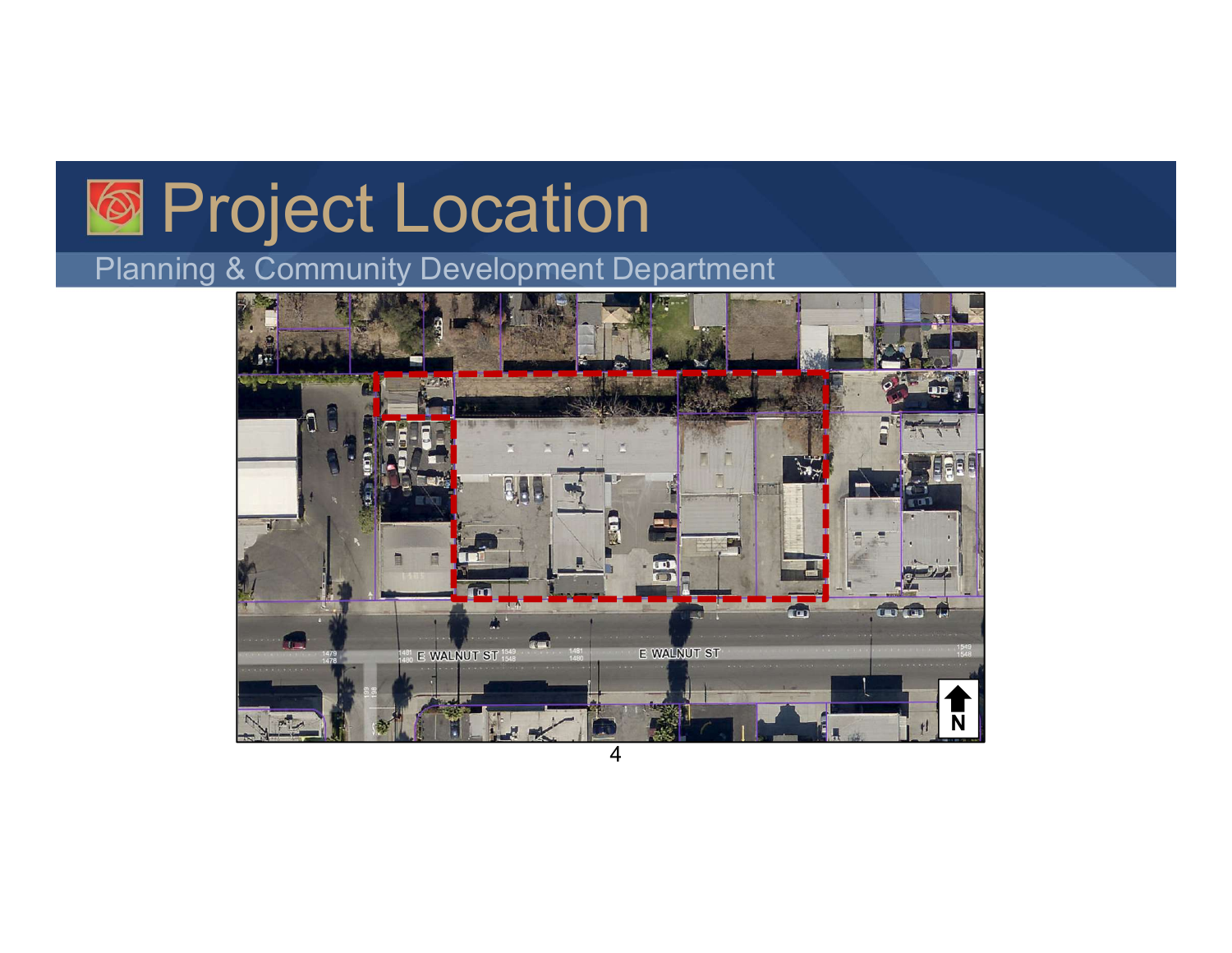## **Site Plan**

#### Planning & Community Development Department

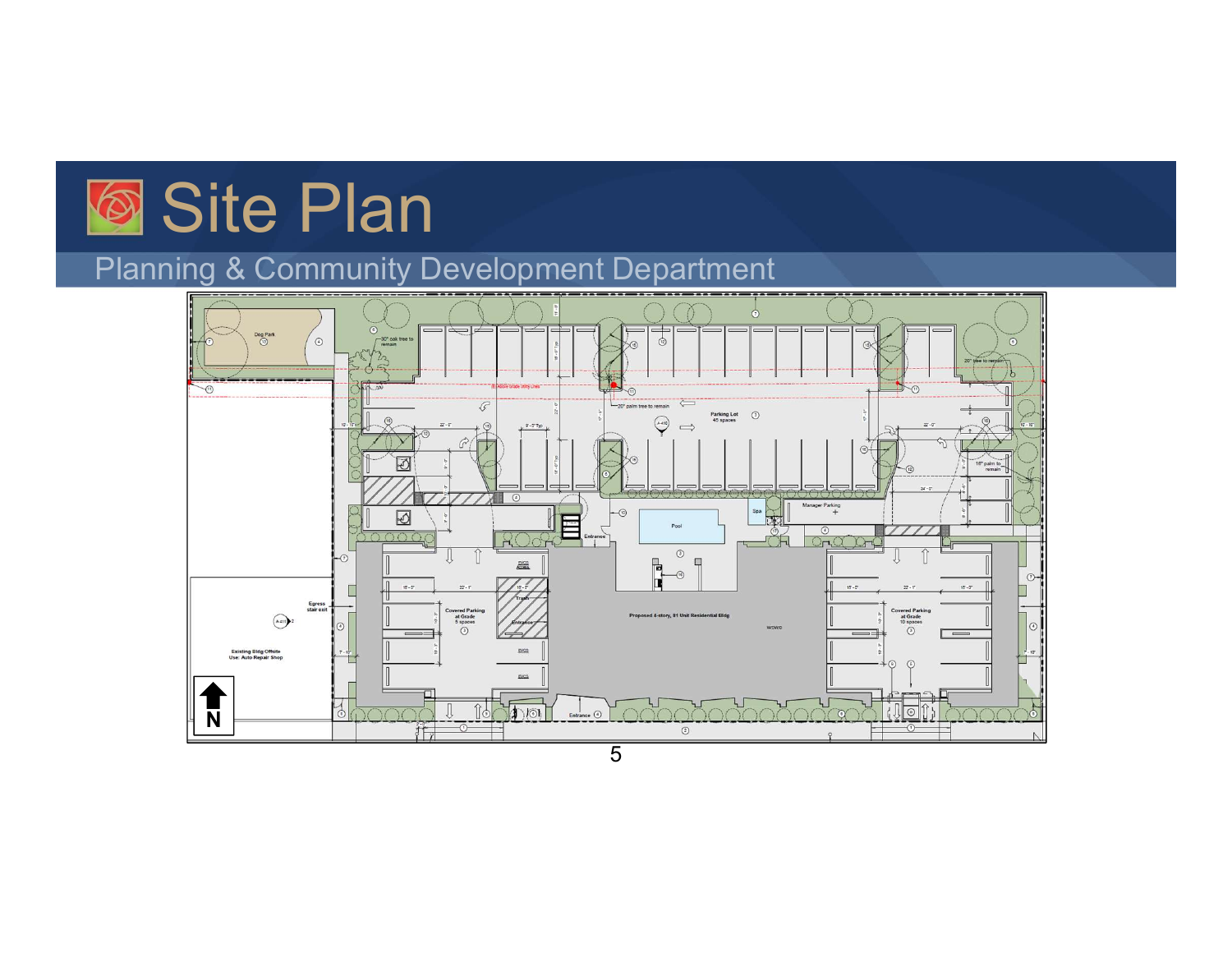## Preliminary Perspective (looking northeast)

#### Planning & Community Development Department

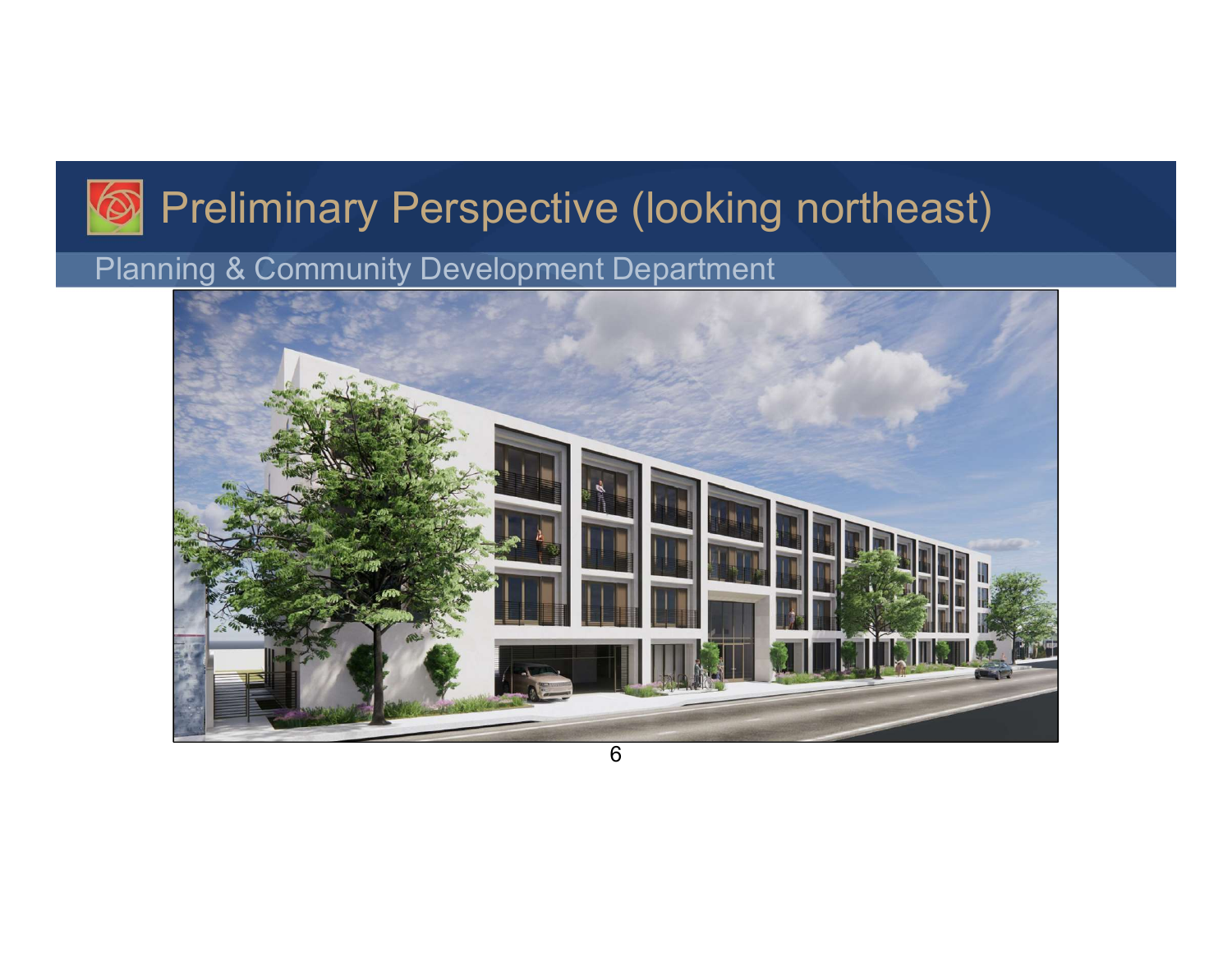# Current Planning PPR Comments

#### Planning & Community Development Department

| <b>Current Planning PPR Comments</b>      |                                                           |                              |  |
|-------------------------------------------|-----------------------------------------------------------|------------------------------|--|
| anning & Community Development Department |                                                           |                              |  |
| <b>Standard</b>                           | <b>Requirement</b>                                        | <b>Proposed</b>              |  |
| <b>Floor Area Ratio</b>                   | 0.80 (31,413 square feet)                                 | 1.06 $(41,756$ square feet)* |  |
| <b>Height</b>                             | 45 feet                                                   | 45 feet                      |  |
| <b>Common Area</b>                        | 10 sq. ft. / unit or 250 sq. ft.,<br>whichever is greater | 2,884 square feet            |  |
| <b>Setbacks</b>                           |                                                           |                              |  |
| <b>E. Walnut Street (front)</b>           | Five feet minimum                                         | Five feet                    |  |
| <b>Northern property line</b><br>(rear)   | 15 feet minimum                                           | $86' - 10"$                  |  |
| All other property lines<br>(side)        | No setback required                                       | $7' - 10"$                   |  |
| *With Density Bonus                       | $\overline{7}$                                            |                              |  |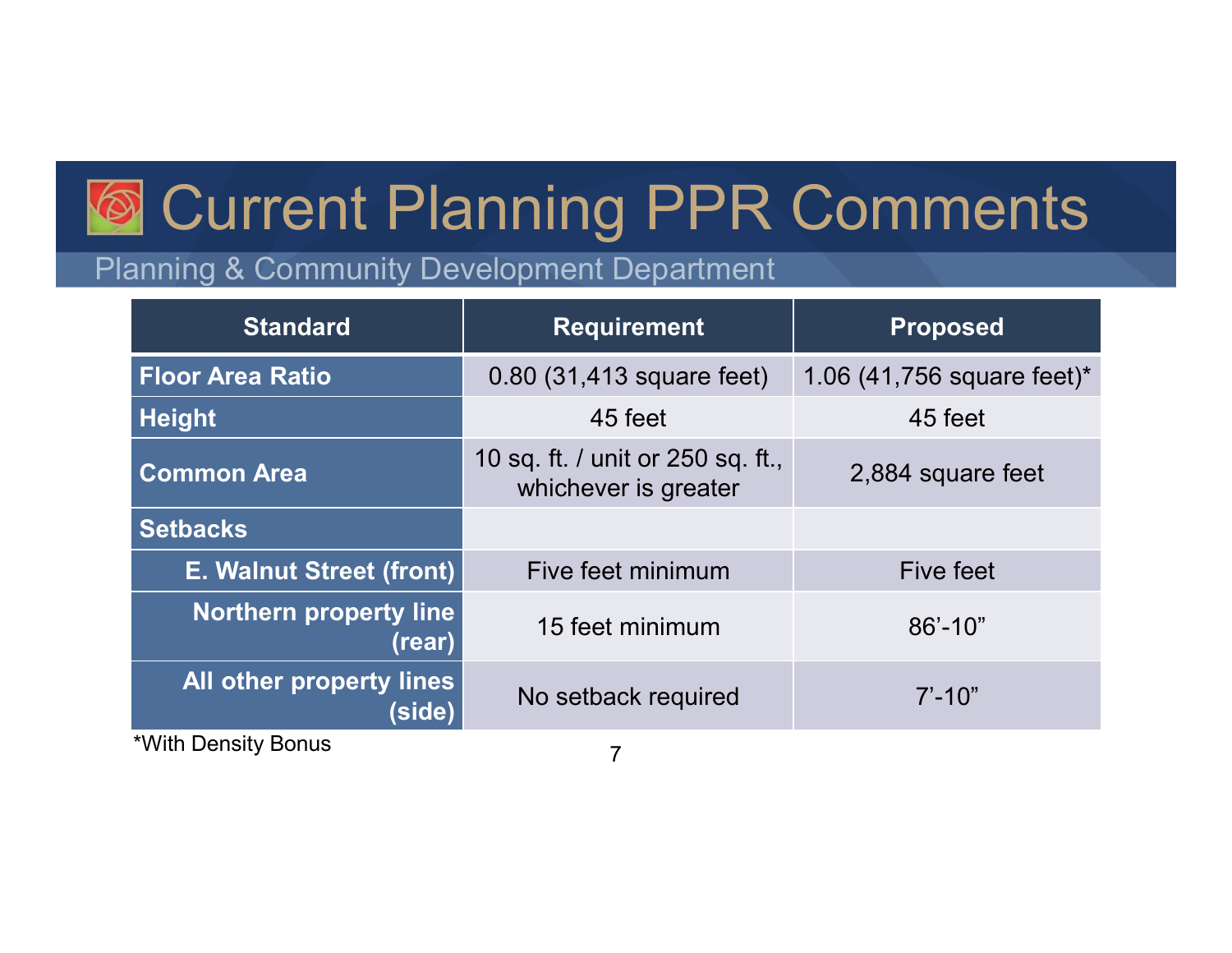# **<sup><sup>2</sup>**</sup> Entitlement Process/Next Steps

Planning & Community Development Department

## • Design Review (Design Commission)

- > Preliminary Consultation (January 11, 2022)
- > Concept Design Review
- > Final Design Review
- Environmental Review will occur during Concept Design Review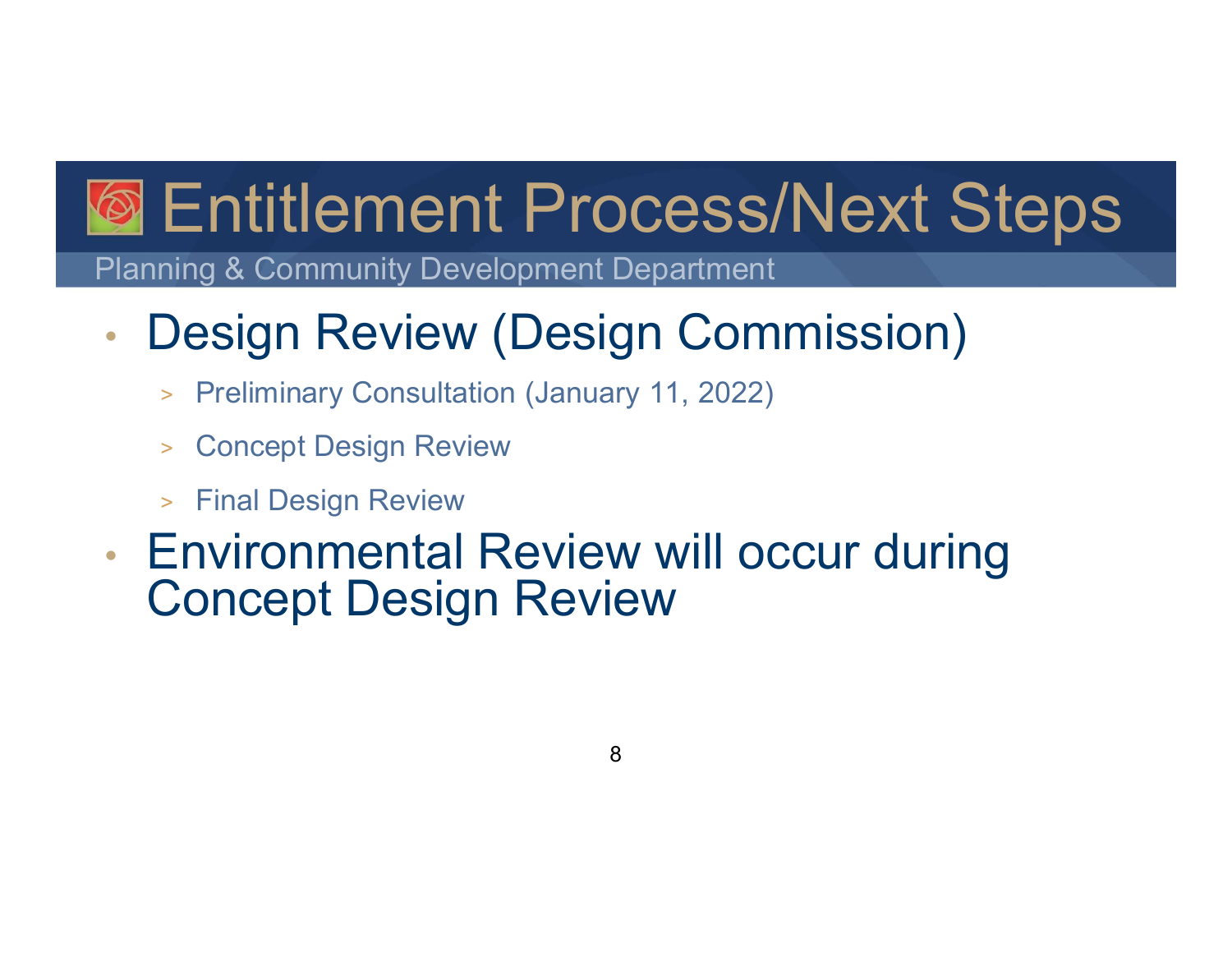

Planning & Community Development Department

## 1501-1525 E. WALNUT STREET PREDEVELOPMENT PLAN REVIEW

**City Council** May 9, 2022